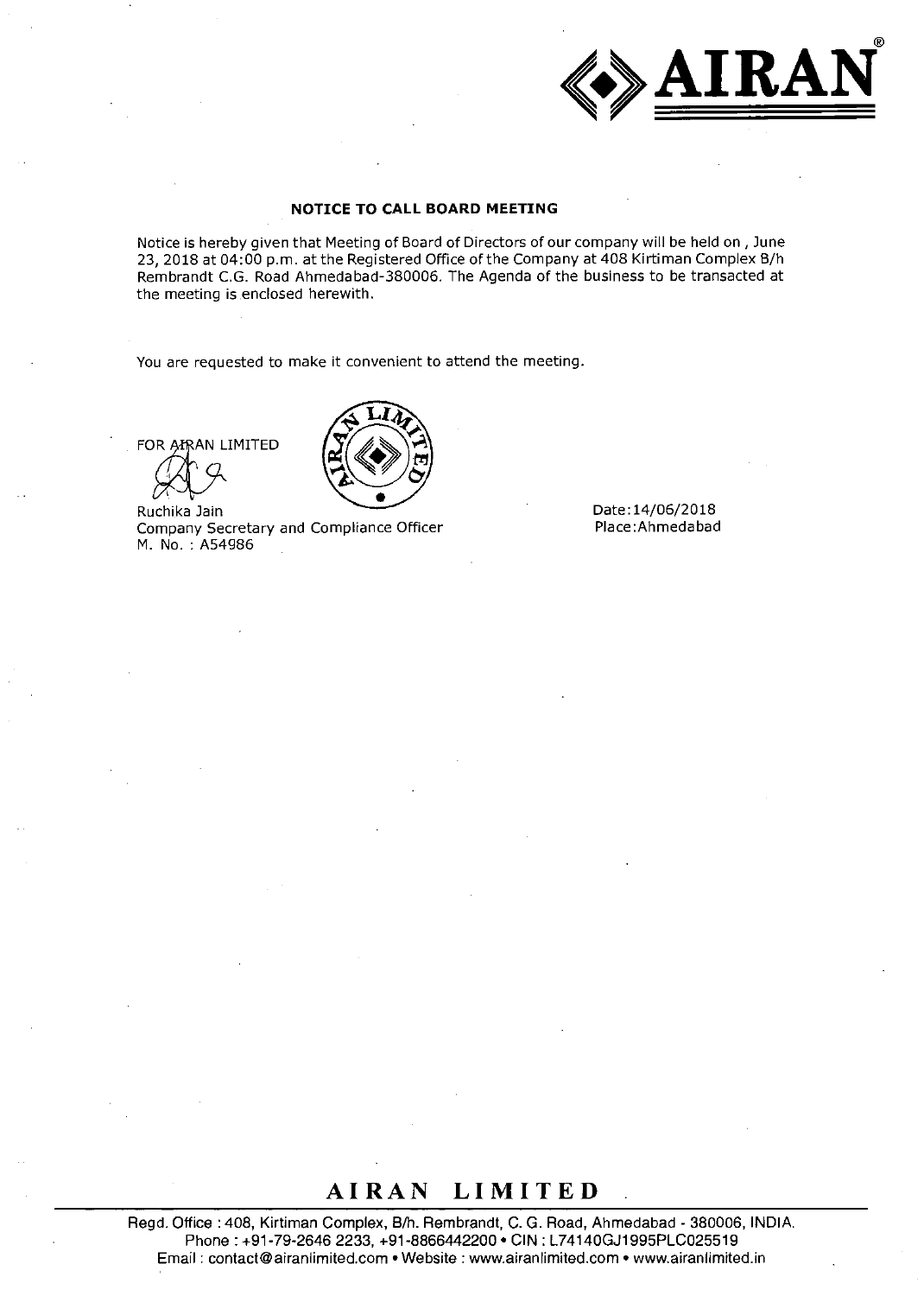

Agenda for the Meeting of the Board of the Directors of the Company to be held on June 23, 2018 at the Registered Office of the Company:

- 1. To consider and approve Directors Report for the financial year 2017-2018.
- 2. The Board approved draft notice along with the Explanatory Statement to call Annual General Meeting of the company on Saturday, July 11, 2018 (Registered office)
- 3. The Board fixed the record date July 13, 2018 for the purpose of Annual General Meeting.
- 4. To consider and approve Ratification of the appointment of the Statutory Auditors of the Company.
- 5. To Regularize appointment of Mr. Jayesh jam.
- 6. The Board Appointed KGS& CO. as the Scrutinizer for the scrutinizing the entire Voting Process at the Annual General Meeting.
- 7. The Board consider increase in the remuneration of Mr. Sandeepkumar Vishwanath Agrawal Managing Director of the Company.
- 8. The Board consider increase in the remuneration of Mr. Poonam Sandeepkumar Agrawal Executive Director of the Company.
- 9. To Approve the Sub-division of 1 (one) Equity Share of face value of Rs 10/- each in to 5 (five) Equity Share of Rs. 2 /- each, subject to the approval of the members. For details please refer to Annexure-1
- 10. To Approve Alteration of the Capital Clause of Memorandum and Article of Association subject to the approval of the shareholders in the Annual General Meeting.
- 11. Any other business with the permission of the chair.

FOR AIRAN LIMITED



Ruchika Jain Company Secretary and Compliance Officer M.No. : A54986

Date:14/06/2018 Place :Ahmedabad

### AIRAN LIMITED

Regd. Office : 408, Kirtiman Complex, B/h. Rembrandt, C. G. Road, Ahmedabad - 380006, INDIA. Phone: +91-79-2646 2233, +91-8866442200 • CIN : L74140GJ1995PLCO25519 Email : contact@airanlimited.com • Website : www.airanlimited.com • www.airanlimited.in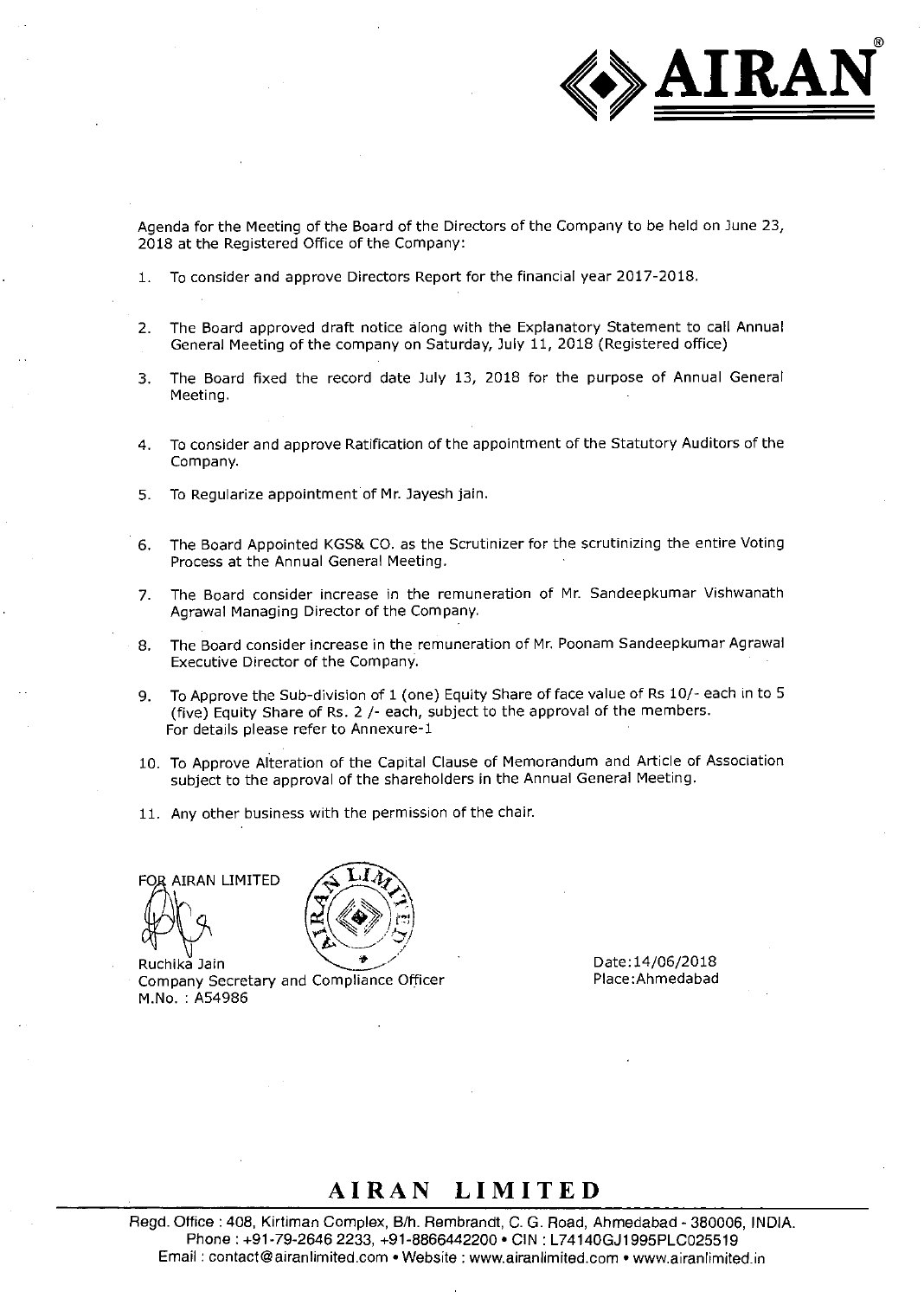

#### **NOTES TO AGENDA**

#### **ITEM NO. 1**

#### **To Approve Directors Report for the financial year 2017-2018.•**

Draft Directors' Report for the year ended 31<sup>st</sup> March, 2018 for review and discussion of the board will be placed before the board for their consideration and approval.

The Board is proposed to consider the same and there upon pass the following resolution with or without modifications:

**• "RESOLVED THAT** the draft of the Directors' Report on the state of affairs of the company for the year ended 31st March, 2018, as submitted before the meeting, duly initiated by the Chairman of the Meeting for the purpose of identification be and is hereby approved by the Board and the same be signed by Mr. Sandeepkumar Vishwanath Agrawal, Chairman, on behalf of the Board of Directors of the Company.

**"RESOLVED FURTHER THAT** any director or Company secretary of the Company be & is hereby authorised to file the resolution with the Registrar of Companies, by filling the requisite Form MGT-14 ,to intimate National Stock Exchange and to do such other acts, deeds & things as may be deemed desirable in this regard."

#### **ITEM NO. 2 & 3**

#### **To Approve draft Notice to call Annual General Meeting.**

The draft notice calling the Annual General Meeting of shareholders of the Company on July 28, 2018 will be placed before the Board.

The Board is proposed to took note of the same and pass the following resolution with or without modifications:

**"RESOLVED THAT** Annual General Meeting of the Members of Company be convened on , July 28, 2018 at the registered office of the company at 11:00 to consider the resolutions given in the notice as per draft placed before the meeting.

**"RESOLVED FURTHER THAT** any director of the company be and is hereby authorized to issue notice of the meeting and to comply with all requirements of the Companies Act, 2013 and SEBI (LODR) Regulations, 2015 in this regard."

#### **ITEM NO 4**

**To Approve Ratification of the appointment of the Statutory Auditors of the Company.** 

The Board is proposed to discuss the same and pass the following resolution with or without modifications:

**"RESOLVED THAT** pursuant to Section139 and other applicable provisions, if any, of the Companies Act,2013, and the Company terms of Section 139 of The Companies Act, 2013, the Statutory Auditors are required to be appointed, subject to the approval of the members in the forthcoming Annual General Meeting for auditing the Annual Accounts of the Company for Financial Year 2017-18. Companies(Audit. and Auditors) Rules, 2014, the appointment of M/s. Deora Maheshwari&Co, Chartered Accountants (Registration no.123009W) as the Statutory Auditors of the Company and that they shall hold the said office till the conclusion of next Annual General Meeting at such remuneration (inclusive of the above period) as may be recommended by the Audit Committee and approved by the Board of Directors of the Company in consultation with the Statutory Auditors."<br> $\mathbf{A} \mathbf{I} \mathbf{R} \mathbf{A} \mathbf{N} \quad \mathbf{L} \mathbf{I} \mathbf{M} \mathbf{I} \mathbf{T} \mathbf{E} \mathbf{D}$ 

Regd. Office :408, Kirtiman Complex, B/h. Rembrandt, C. G. Road, Ahmedabad - 380006, INDIA. Phone: +91-79-2646 2233, +91-8866442200 • CIN : L741400J1995PLCO25519 Email : contact@airanlimited.com • Website : www.airanlimited.com.• www.airanlimited.in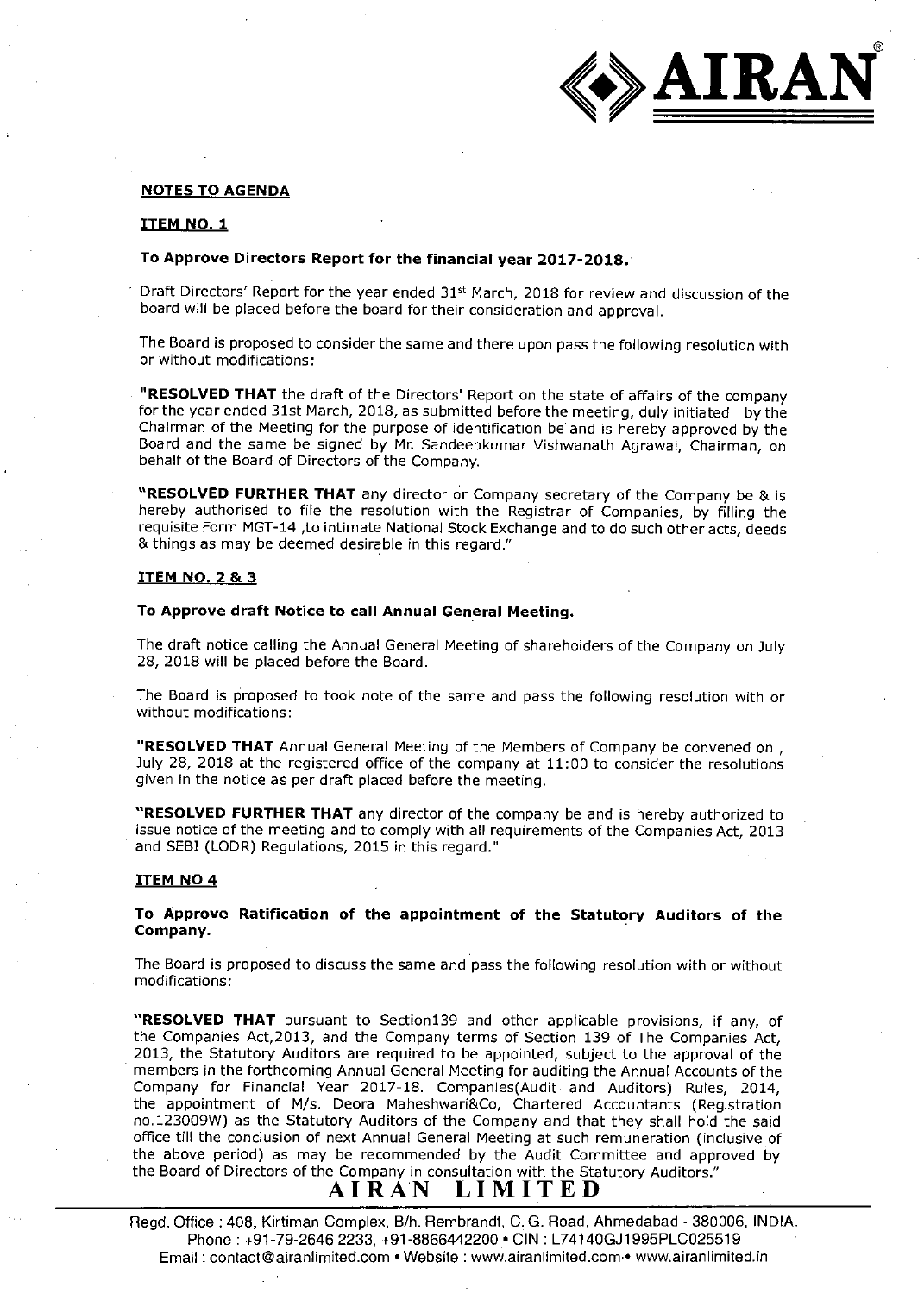

#### **ITEM NO. 5**

#### **To Regularize appointment of Mr. Jayesh Jain .**

Term of Mr. Jayesh Jain (DIN-02733035), Additional Director on the Board of the Company, To ensure his appointment in the Annual General Meeting, The Board is recommended to approve appointment of Mr. Jayesh Jain as director of the company.

The Board is proposed to pass the following resolution with or without modifications:

**"RESOLVED THAT** pursuant to the provisions of Sections 152, 161 and other applicable provisions of the Companies Act,2013("the Act") and the rules made thereunder (including any statutory modification(s)or re-enactment thereof) Mr. Jayesh Jain (DIN-02733035), who was appointed as an Additional Director in the capacity of an Independent Director on February 15, 2018 and in respect of whom the Company has received a notice in writing under Section 160 of the Companies Act, 2013, be and is hereby appointed as an Independent Director of the Company."

#### **ITEM NO. 6**

#### **To Appoint Scrutinizer for the purpose of Annual General Meeting.**

To comply with provisions of the Act, it is required to appoint a Scrutinizer for scrutinizing the proceedings of Annual General Meeting.It is proposed to appoint M/s KGS & Company, Company secretary in practice as scrutinizer for the purpose of Annual General Meeting. The Board requested to consider this and pass the following resolution with or without modifications:

**"RESOLVED THAT** in compliance of Listing Obligations and Disclosure Requirement(LODR) Regulations, 2015, M/s KGS & Company ,Company secretary in practice, who has given his consent to act as such be and is hereby appoirited as Scrutinizer of voting process in a fair & transparent manner at ensuing Annual General Meeting and provide report thereon and be paid the remuneration and out of pocket expenses incurred by him as may be decided by the Managing Director of the Company."

#### **ITEM NO.7 & 8**

#### **To Increase in the remuneration of a Managing director and Executive Director.**

**"RESOLVED THAT** pursuant to the provisions of Sections 2(78), 197, 2(94), 203 and other applicable provisions, if any, of the Companies Act, 2013 read with Schedule V of the said Act and approval of the Company be and is hereby accorded for designating Mr. Sandeepkumar Vishwanath Agrawal, as a Whole Time Director for a period of five years with effect from July 28, 2018 on terms and conditions as set out below:

In accordance with the provisions of Section II of Part II of Schedule V to the Companies Act, 2013 as in force the particulars of the remuneration to be paid and perquisites to be provided to MrSandeepkumar Vishwanath Agrawal are as under: SALARY: Rs.18 lac per annum.

PERQUISITES: In addition to salary he shall be entitled to perquisites and allowances like HRA, medical reimbursement, travelling allowances, club fees and other payments in the nature of perquisites and allowances as agreed by the Board of Directors, subject to overall ceiling of remuneration stipulated in sections 2(78) and 197 read with Schedule V of the Act.

**"RESOLVED FURTHER THAT** in the event of loss or inadequacy of profits in any financial year during the aforesaid period, the Company will pay Mr. Sandeepkumar Vishwanath Agrawal, remuneration and perquisites not exceeding the ceiling laid down in Schedule V to the Companies Act, 2013, as may be decided by the Board of Directors.

### AIRAN LIMITED

Regd. Office : 468, Kirtiman Complex, B/h. Rembrandt, C. G. Road, Ahmedabad - 380006, INDIA. Phone : +91-79-2646 2233, +91-8866442200 • CIN : L74140GJ1995PLCO25519 Email : contact@airanlimited.com • Website : www.airanlimited.com • www.airanlimited.in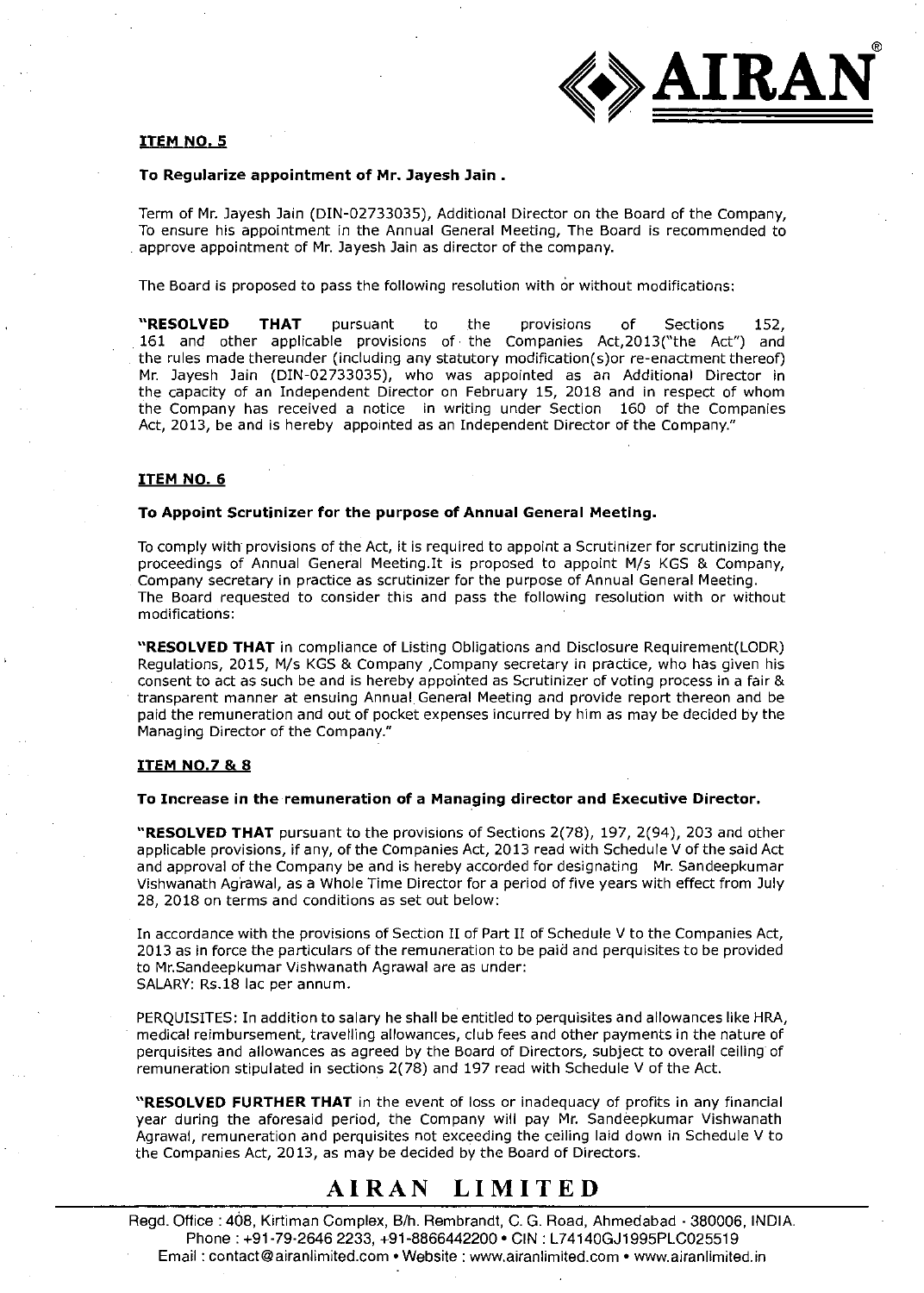

**"RESOLVED FURTHER THAT** the Board of Directors be and is hereby authorised to accept such modification/s in the terms and conditions, which the Central Government may direct, if so required, and as may be acceptable to the Company and Mr. Sandeepkumar Vishwanath Agrawal.

**"RESOLVED FURTHER THAT,** Board of Directors of the Company be and is hereby authorised severally to do all such acts, deeds, matters and things as may be considered necessary or desirable to give effect to this resolution and matters incidental thereto."

### EXECUTIVE DIRECTOR

"RESOLVED THAT pursuant to the provisions of Sections 2(78), 197, 2(94), 203 and other applicable provisions, if any, of the Companies Act, 2013 read with Schedule V of the said Act and approval of the Company be and is hereby accorded to increase remuneration of Mrs. Poonam Sandeepkumar Agrawal, Executive Director with effect from July 28, 2018 on terms and conditions'as set out below:

In accordance with the provisions of Section II of Part II of Schedule V to the Companies Act, 2013 as in force the particulars of the remuneration to be paid and perquisites to be provided to Mrs. Poonam Sandeepkumar Agrawal are as under:

SALARY: Rs.18 lac per annum.

**"RESOLVED FURTHER THAT** in the event of loss or inadequacy of profits in any financial year during the aforesaid period, the Company will pay Mrs. Poonam Sandeepkumar Agrawal, remuneration and perquisites not exceeding the ceiling laid down in Schedule V to the Companies Act, 2013, as may be decided by the Board of Directors."

**"RESOLVED FURTHER THAT** the Board of Directors be and is hereby authorised to accept such modiflcation/s in the terms and conditions, which the Central Government may direct, if so required, and as may be acceptable to the Company and Mrs. Poonam Sandeepkumar Agrawal".

**"RESOLVED FURTHER THAT** Board of Directors of the Company be and is hereby authorised severally to do all such acts, deeds, matters and things as may be considered necessary or desirable to give effect to this resolution and matters incidental thereto."

#### **ITEM NO.9**

**To consider and approve the Sub-division (Split) of Equity Shares.** 

**"RESOLVED THAT** the board considered and approved the proposal of Sub-Division (Split) of Equity Shares of the Company from the existing F.V. of Rs. 10/- per Equity Shares to F.V. of Rs. 2/-per Equity Share as per Section 61(1)(d) of the Companies Act, 2013 , subject to approval of the Members of the Company.

### AIRAN LIMITED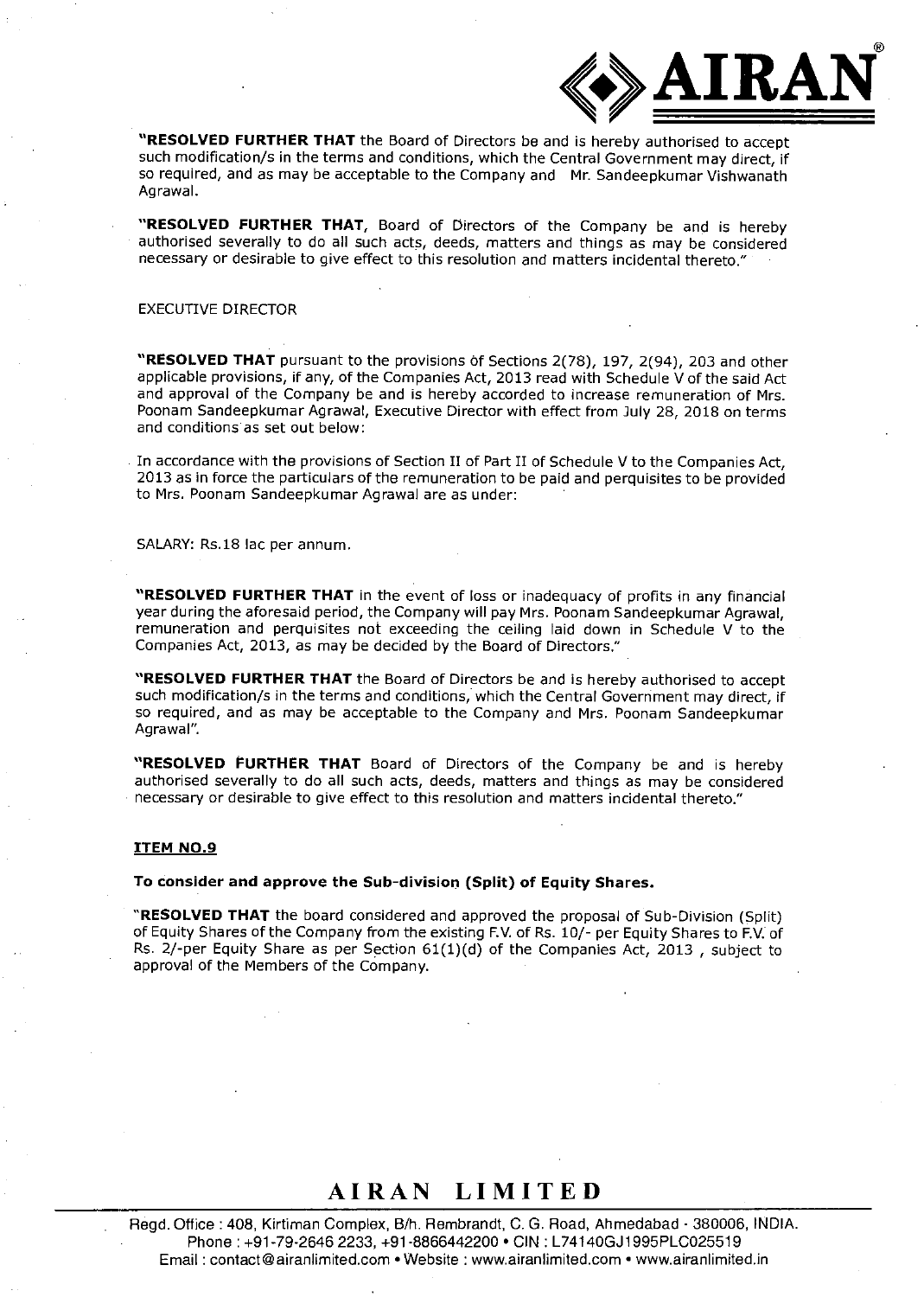

The details required under SEBL (LODR) Regulations, 2015 read with SEBI Circular No.  $CIR/CFD/CMD/4/2015$  dated 9<sup>th</sup> September, 2015 are mentioned below:

| Split Ratio                                                                                                  | 1 (one) Equity Share of face value of Rs 10/- each<br>will be split into 5 (five) Equity Share of Rs. 2 /- each                                               |                                  |                          |                         |
|--------------------------------------------------------------------------------------------------------------|---------------------------------------------------------------------------------------------------------------------------------------------------------------|----------------------------------|--------------------------|-------------------------|
| Rationale behind the split of face<br>value of the Shares                                                    | To improve the liquidity of the Company's Equity<br>Shares in the Stock Market and to make the Shares<br>more affordable to small investors.                  |                                  |                          |                         |
| Details of Share Capital - Pre and<br>Post split of face value.                                              | Based on the ratio of Split Shares, the share Capital<br>of the Company pre and post split of Face Value will<br>be as follows:-<br>Present Capital Structure |                                  |                          |                         |
|                                                                                                              | Particulars                                                                                                                                                   | No.of<br>Equity<br><b>Shares</b> | Face<br>value<br>(in Rs) | Total<br>(in<br>$Rs.$ ) |
|                                                                                                              | Authorised<br>Capital                                                                                                                                         | 1,30,00,<br>000                  | 10                       | 13,00,00,<br>000        |
|                                                                                                              | Issued,<br>Subscribed<br>and Paid<br><b>up</b><br>Sahre Capital                                                                                               | 1,25,02,<br>000                  | 10                       | 12,50,20,<br>000        |
|                                                                                                              | Proposed Capital Structure                                                                                                                                    |                                  |                          |                         |
|                                                                                                              | Particulars                                                                                                                                                   | No.of<br>Equity<br><b>Shares</b> | Face<br>value<br>(in Rs) | Total<br>(in<br>$Rs.$ ) |
|                                                                                                              | Authorised<br>Capital                                                                                                                                         | 6,50,00,<br>000                  | $\overline{2}$           | 13,00,00<br>,000        |
|                                                                                                              | Issued,<br>Subscribed<br>and Paid<br>up<br>Sahre Capital                                                                                                      | 6, 25, 10,<br>000                | 2                        | 12,50,20<br>,000        |
|                                                                                                              |                                                                                                                                                               |                                  |                          |                         |
| Expected time of completion                                                                                  | October 31, 2018                                                                                                                                              |                                  |                          |                         |
| which<br><b>Class</b><br><b>Shares</b><br>of<br>are<br>Sub-divided                                           | <b>Equity Shares</b>                                                                                                                                          |                                  |                          |                         |
| Number of Equity Shares of each<br>class pre and post split                                                  | As per table above under the head<br>"Details of<br>Share Capital pre and post split of face value".                                                          |                                  |                          |                         |
| No. Of Share holders who will not get<br>Shares in consolidation and their<br>pre-consolidated Share holding | Not applicable                                                                                                                                                |                                  |                          |                         |

# AIRAN LIMITED

Regd. Office : 408, Kirtiman Complex, B/h. Rembrandt, C. G. Road, Ahmedabad - 380006, INDIA. Phone: +91-79-2646 2233, +91-8866442200 • CIN : L74140GJ1995PLCO25519 Email: contact@airanlimited.com • Website : www.airanlimited.com • www.airanlimited.in